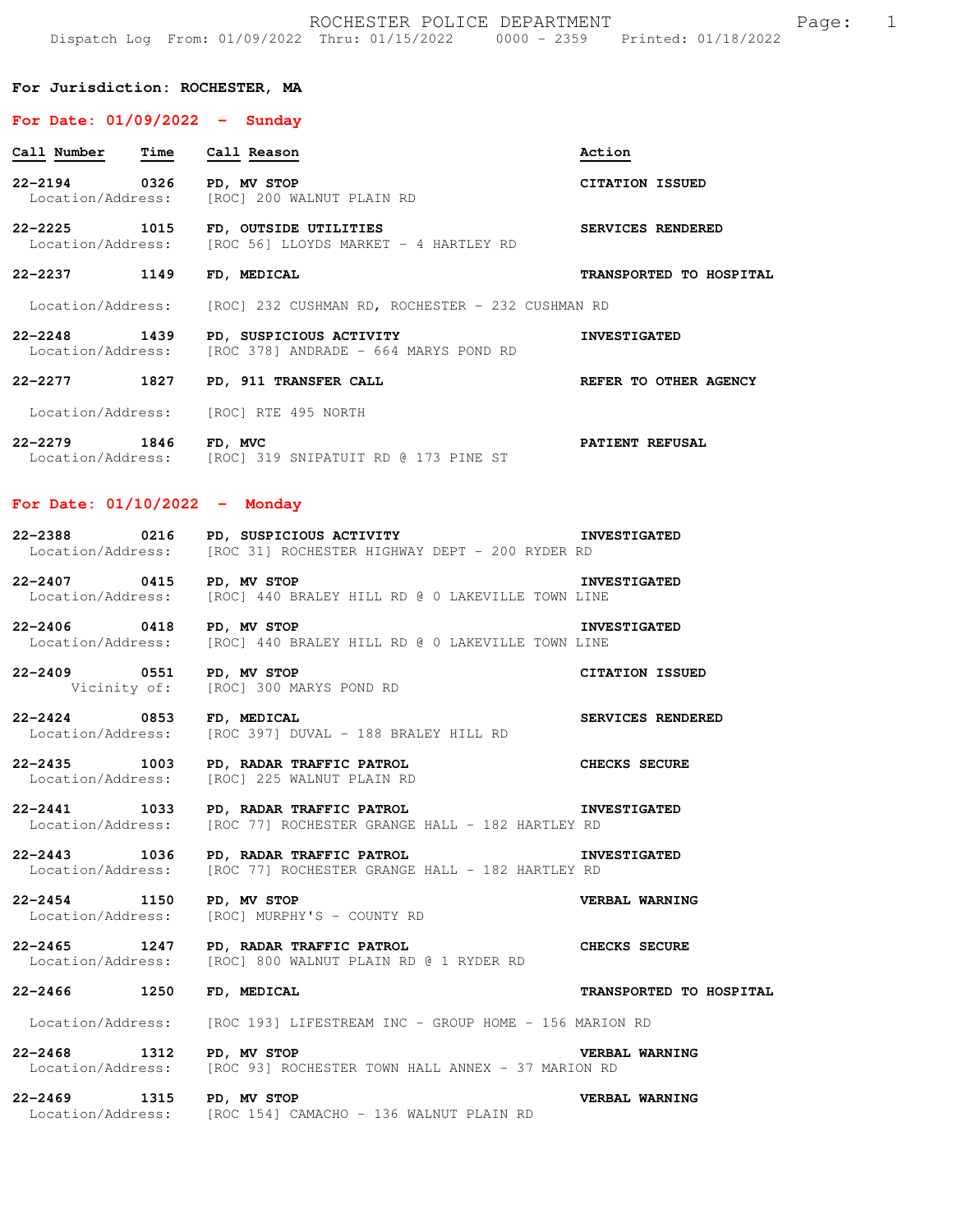**22-2475 1400 PD, RADAR TRAFFIC PATROL INVESTIGATED**  Location/Address: [ROC] 423 NORTH AVE @ 0 MAXIM RD

**22-2489 1524 PD, MV STOP VERBAL WARNING**  Location/Address: [ROC] 411 WALNUT PLAIN RD @ 1 ALLEY RD

**22-2493 1553 PD, HARASSMENT REPORT TAKEN**  Location/Address: [ROC 1] ROCHESTER POLICE STATION - 29 DEXTER LN

**22-2511 1727 PD, FIREARMS LICENSING SERVICES RENDERED**  Location/Address: [ROC 740] 3 UNION CHURCH TER

**22-2514 1729 PD, FIREARMS LICENSING SERVICES RENDERED**  Location/Address: [ROC 740] 3 UNION CHURCH TER

**22-2533 1918 PD, MV STOP VERBAL WARNING**  Location/Address: [ROC] 75 COUNTY RD @ 712 MARYS POND RD

# **For Date: 01/11/2022 - Tuesday**

| $22 - 2644$       | 0652 | FD, MVC               | SERVICES RENDERED |  |
|-------------------|------|-----------------------|-------------------|--|
| Location/Address: |      | [ROC 581] 134 HIGH ST |                   |  |
|                   |      |                       |                   |  |

**22-2670 1007 PD, MV ERRATIC UNFOUNDED**  Location/Address: [ROC 115] COVANTA SEMASS - 141 CRANBERRY HWY

**22-2699 1435 PD, BURGLAR ALARM INVESTIGATED**  Location/Address: [ROC] 72 PINE ST

**22-2768 2000 PD, RADAR TRAFFIC PATROL INVESTIGATED**  Vicinity of: [ROC 93] ROCHESTER TOWN HALL ANNEX - 37 MARION RD

**22-2771 2017 PD, RADAR TRAFFIC PATROL CHECKS SECURE**  Location/Address: [ROC] 96 NORTH AVE @ 350 BRALEY HILL RD

**22-2819 2359 PD, MV DISABLED 12359 22-2819 ITEM LOGGED** Location/Address: [ROC] 403 NEW BEDFORD RD

# **For Date: 01/12/2022 - Wednesday**

# **22-2895 0613 FD, FIRE ALARM SERVICES RENDERED**  Location/Address: [ROC] 258 MARYS POND RD

**22-2904 0720 PD, ANIMAL CONTROL INVESTIGATED**  Location/Address: [ROC] SNIPATUIT RD

**22-2920 0857 PD, ANIMAL CONTROL CONTROL ITEM LOGGED** Location/Address: [ROC 729] 167 ROUNSEVILLE RD [ROC 729] 167 ROUNSEVILLE RD

**22-2935 1007 PD, MVC OTHER REPORT TAKEN**  Vicinity of: [ROC] 243 MARION RD @ 1 HATHAWAY POND CIR

**22-2962 1216 PD, ROAD HAZARD SERVICES RENDERED**<br>Location/Address: [ROC 115] COVANTA SEMASS - 141 CRANBERRY HWY [ROC 115] COVANTA SEMASS - 141 CRANBERRY HWY

**22-2965 1308 PD, LOST/RECOVERED PROPERTY REPORT TAKEN**<br>Location/Address: [ROC 135] ZERO WASTE - 50 CRANBERRY HWY [ROC 135] ZERO WASTE - 50 CRANBERRY HWY

**22-2968 1316 PD, MV LOCKOUT** SERVICES RENDERED Location/Address: [ROC 855] 3 BASSETT ST [ROC 855] 3 BASSETT ST

**22-2980 1505 PD, ANIMAL CONTROL ITEM LOGGED**  Location/Address: [ROC 1] ROCHESTER POLICE STATION - 29 DEXTER LN

**22-2984 1526 PD, BURGLAR ALARM FALSE ALARM**  Location/Address: [ROC] 8 EARLS CT

**22-3037 1749 PD, MV STOP VERBAL WARNING**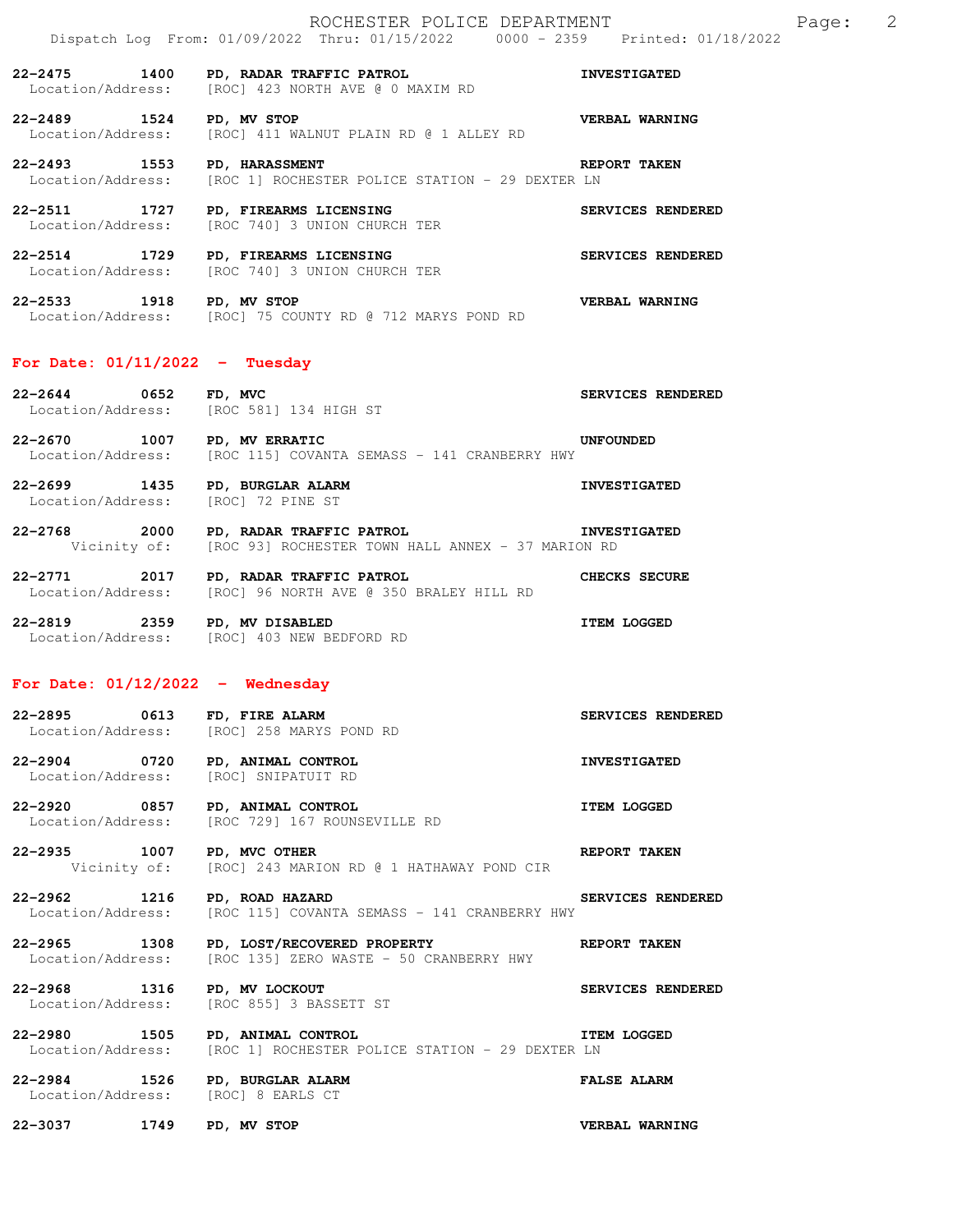|                                   |      | ROCHESTER POLICE DEPARTMENT<br>Dispatch Log From: 01/09/2022 Thru: 01/15/2022 0000 - 2359 Printed: 01/18/2022      | $\overline{\mathbf{3}}$<br>Page: |
|-----------------------------------|------|--------------------------------------------------------------------------------------------------------------------|----------------------------------|
|                                   |      | Location/Address: [ROC] 100 MARYS POND RD                                                                          |                                  |
| 22-3042 1813                      |      | PD, SUSPICIOUS ACTIVITY DISPERSED GATHERING                                                                        |                                  |
|                                   |      | Location/Address: [ROC 57] ADRIANS PACKAGE STORE - 711 MARYS POND RD                                               |                                  |
| 22-3046 1832                      |      | PD, MV STOP<br>Location/Address: [ROC] 685 MARYS POND RD @ 1 MORSE CT                                              | VERBAL WARNING                   |
| 22-3081 2114 PD, MV STOP          |      | Location/Address: [ROC 172] RAILROAD CROSSING - 499 COUNTY RD                                                      | <b>VERBAL WARNING</b>            |
|                                   |      | 22-3096 2206 PD, SUSPICIOUS ACTIVITY ARREST<br>Location/Address: [ROC 128] SEASONS CORNER MARKET - 8 CRANBERRY HWY |                                  |
| For Date: $01/13/2022 - Thursday$ |      |                                                                                                                    |                                  |
| 22-3185 0419                      |      | PD, BURGLAR ALARM<br>Location/Address: [ROC] 3 OLD FARM LN                                                         | <b>INVESTIGATED</b>              |
| 22-3208 0836                      |      | FD, MEDICAL                                                                                                        | TRANSPORTED TO HOSPITAL          |
|                                   |      | Location/Address: [ROC 644] TAYLOR/TILTON - 40 HARTLEY RD                                                          |                                  |
| 22-3255 1234                      |      | FD, MEDICAL                                                                                                        | TRANSPORTED TO HOSPITAL          |
|                                   |      | Location/Address: [ROC 107] SOUTHEASTERN RESIDENTIAL SERVICES - 366 NEW BEDFORD RD                                 |                                  |
| 22-3264 1345<br>Location/Address: |      | PD, MV ERRATIC<br>[ROC] 300 MARION RD @ 0 MARION TOWN LINE                                                         | <b>ITEM LOGGED</b>               |
| 22-3275 1447                      |      | PD, MV ERRATIC<br>Location/Address: [ROC] 78 VAUGHAN HILL RD                                                       | <b>ITEM LOGGED</b>               |
| 22-3282 1528                      |      | PD, 911 CALL<br>Location/Address: [ROC] 65 SARAH SHERMAN RD                                                        | <b>ITEM LOGGED</b>               |
| 22-3348 2030 PD, MV STOP          |      | Location/Address: [ROC 196] ROCHESTER GOLF CLUB - GOLF COURSE - 323 ROUNSEVILLE RD                                 | <b>VERBAL WARNING</b>            |
| 22-3368                           |      | 2157 PD, MV STOP<br>Location/Address: [ROC] 169 MARYS POND RD @ 1 DEERFIELD TER                                    | CITATION ISSUED                  |
| For Date: $01/14/2022 -$ Friday   |      |                                                                                                                    |                                  |
| $22 - 3544$                       | 1651 | PD, RADAR TRAFFIC PATROL                                                                                           | CANCELLED RESPONSE               |
|                                   |      | Vicinity of: [ROC] 100 BLOCK - 100 NORTH AVE                                                                       |                                  |
| $22 - 3568$                       | 1852 | PD, 911 CALL<br>Location/Address: [ROC 16] SHEA CONCRETE PRODUCTS - 153 CRANBERRY HWY                              | <b>UNFOUNDED</b>                 |

**22-3573 1922 FD, MEDICAL REPORT TAKEN**  Location/Address: [ROC 581] 133 HIGH ST, ROCHESTER - 133 HIGH ST

**22-3594 2155 PD, MV STOP ITEM LOGGED**  Location/Address: [ROC 106] GIFFORD PARK BALLFIELDS - 25 MARYS POND RD

**22-3604 2242 PD, SUSPICIOUS ACTIVITY ACCLETABLE INVESTIGATED** Location/Address: [ROC] WALNUT PLAIN RD [ROC] WALNUT PLAIN RD

**22-3614 2331 PD, MV STOP CONTRACT STATEM LOGGED**<br>Location/Address: [ROC 92] QUITTACAS WATER TREATMENT PLANT - 33 NEGUS WAY [ROC 92] QUITTACAS WATER TREATMENT PLANT - 33 NEGUS WAY

22-3618 2342 PD, MV STOP **VERBAL WARNING**<br>Location/Address: [ROC 92] QUITTACAS WATER TREATMENT PLANT - 33 NEGUS WAY [ROC 92] QUITTACAS WATER TREATMENT PLANT - 33 NEGUS WAY